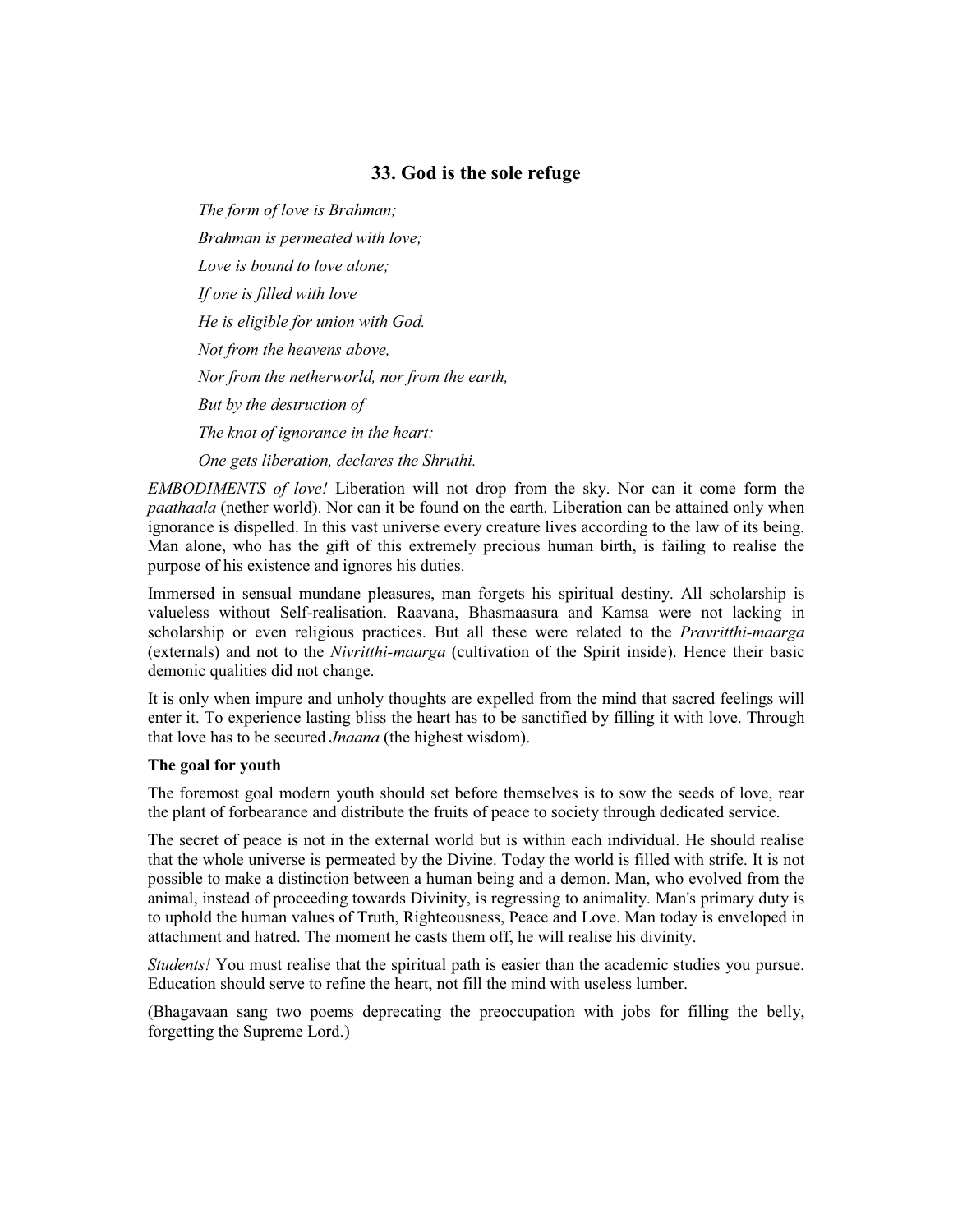The country today has lost all sense of ethical and spiritual values. The countryside is rampant with evil practices. Uncontrolled selfishness and insatiable desires are the root cause of the present evils. In the pursuit of worldly objects is there enduring happiness? Not at all. (Svaami sang stanzas from Bhaja Govindam to emphasize the point that youth, wealth and progeny are all ephemeral). Late in life, after going through all the experiences of family life, man even in his last years seeks a happiness that deludes him. Where is happiness to be found? The answer was given by Thyaagaraaja when he sang that happiness is not to be got through wealth but only through the worship of Shri Raama.

## **The glory of sacrifice**

Worldly comforts cannot be adjured. But the spiritual goal should always be kept in mind. There should be a limit to the enjoyment of sensual pleasures. The money that is earned should be used for public good. Bhaaratheeya culture has always glorified the quality of renunciation. Immortality can be got only through sacrifice, declare the scriptures.

Students should realise that God's love alone is totally selfless and boundless. Even the love of parents, wife or children is tainted by a tinge of selfishness. Dedicate all your actions to God. Surrender to God all your bad qualities. God will offer you what is good for you.

## **How good are relations?**

In this context I would relate the story of a student who used to go to a preceptor's hermitage in a forest for his studies.

The *guru* used to teach the student that there is no use in depending on one's mother, father, brothers, or relations or on wealth and property. All these are transient. Therefore he should be on his guard. *'Thasmaath Jaagratha! Jaagratha!"* He also used to teach him that life is full of sorrow upto the very end and hence he should be always on the alert. The boy told the *guru* that this teaching might be all right for recluses like the *guru,* but was irrelevant for ordinary persons like himself. He told the *guru:* "My parents are exceptional, my wife is good, without me she will not take her food. All of them love me. How can I disown them?"

The *guru* said, "I shall prove to you the truth of my teaching." He gave a pill to the student and said that after taking it he will become almost lifeless, but he will be conscious of what is happening around him though others will consider him dead. "Then you will know the truth."

The lad returned home, took the pill and dropped dead (as it were). The mother came, called the father and started wailing over the death of the son. The wife came out on hearing her cries and seeing the husband's body started crying. "I am my father's only daughter. If my husband goes, what will happen to me?" Everyone wailing over the body cried: "What is to happen to me?" Other relatives also gathered and lamented on the death of a young man who was virtuous and spiritually oriented.

At this stage, the preceptor came there. Everybody made way for him. The guru asked the mother, the father and the wife why they were wailing. They all mentioned the grievous loss of they had suffered in the death of the young man. "What will happen to me?" was the refrain of each of them. He asked the mother to fetch a glass of water. He dosed his eyes as if in prayer and then told them: "If anyone drinks this water, that person will die but the young man will be restored to life." He first offered the water to the wife as the one dearest to the young man. She said: "I am the only child of my parents. If I die they will collapse. Hence I cannot drink the